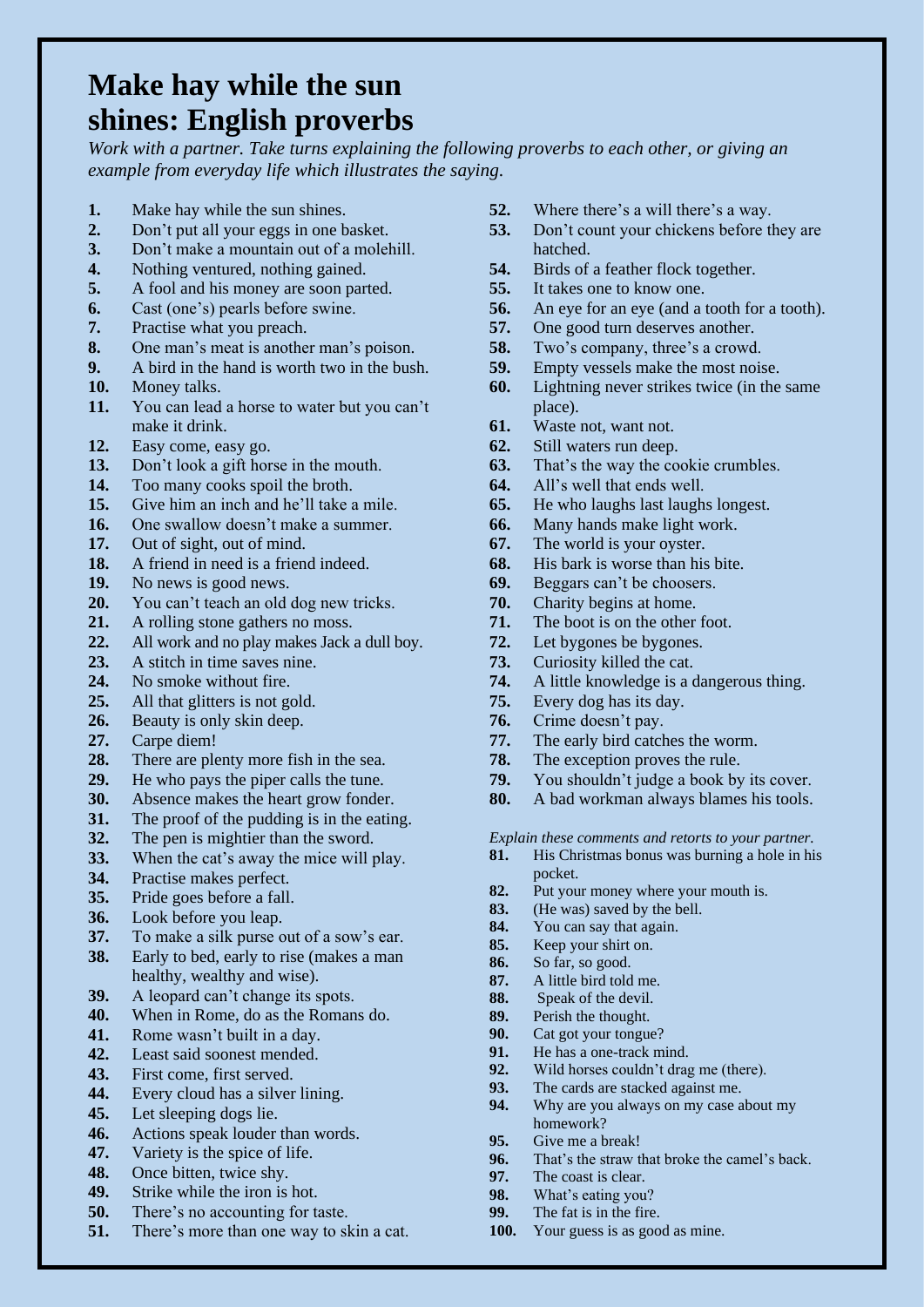## **Proverbs explained**

- **1.** When the conditions are right, get around to what needs to be done.
- **2.** Don't depend on just one thing in order to be successful.
- **3.** Don't make too big a fuss of something that isn't so important.
- **4.** If you never risk anything, don't expect big rewards.
- **5.** Don't be too easily taken in when it comes to spending your money. The world is full of unscrupulous types who prey on the naive.
- **6.** To offer something special to someone who will not appreciate it or recognise its value.
- **7.** Do what you advise other people to do.
- **8.** One person's preference may be disliked by another person.
- **9.** Something you already have is better than something you might get.
- **10.** Money gives you the power and influence to help you get things done or get your own way.
- **11.** You can't really force people to do what they don't want to do.
- **12.** Don't worry about the loss of something that required only a small amount of effort in the first place.
- **13.** You should accept a present even if it isn't exactly what you want.
- **14.** Too many people trying to manage something simply spoil it.
- **15.** If you let someone do one small thing you do not approve of, they will try to do it all the more.
- **16.** Don't be too hopeful just because one good thing has happened.
- **17.** If you don't see something (or someone), you won't think about it.
- **18.** A true friend is a person who will help you when you really need someone.
- **19.** It is usually good when you haven't received any news from someone because it probably means that nothing bad has happened.
- **20.** It is often difficult to make people try new ways of doing things.
- **21.** A person who moves from place to place all the time avoids having any responsibilities.
- **22.** You should have fun as well as work.
- **23.** If you spend a little time tackling a problem when it first appears, you will stop it from developing into a much bigger problem which will require a lot more effort to solve.
- **24.** Some evidence of a problem probably indicates that there really is a problem.
- **25.** Many attractive or alluring things have no value.
- **26.** Looks are only superficial, and don't necessarily indicate that a person is beautiful through and through.
- **27.** Seize the day! Live your life to the full and do it now!
- **28.** Don't be upset about a broken relationship, you will soon find somebody else.
- **29.** The person who is paying for something should have some control over how the money is used.
- **30.** Being away from someone makes you love them more because you miss them so much.
- **31.** You can only find out how good a plan or idea is by seeing how it works in practice.
- **32.** You can achieve more through communication than you can through violence.
- **33.** When someone in authority is away, people will do what they want.
- **34.** If you practise doing something often enough, you will eventually be able to do it well.
- **35.** Someone who behaves in an arrogant or vain way is likely to suffer misfortune.
- **36.** Think about the results of your actions before you do anything too hasty.
- **37.** To create something of value out of something of no value.
- **38.** Going to bed and getting up early is good for you.
- **39.** It isn't easy for people, organisations etc to change their bad habits.
- **40.** Wherever you are, behave in the way that the local people behave.
- **41.** Important things don't happen overnight.
- **42.** The less you say, the less harm you do.
- **43.** The first people to arrive will be served first.<br>**44.** There's something good in every bad situation.
- There's something good in every bad situation.
- **45.** You shouldn't go looking for trouble.
- **46.** What you actually do is more important than what you say.
- **47.** Differences and changes make life interesting.
- **48.** If you have been hurt once, you will be very careful next time.
- **49.** Do something at the best possible time.
- **50.** There is no explanation for some people's preferences.
- **51.** There is more than one way to do something.
- **52.** You can do something if you really want to.
- **53.** Don't plan how to make use of the good results of something before those results have occurred.
- **54.** People of the same type seem to get together.
- **55.** In order to be able to recognise a quality in someone you supposedly have to have that quality yourself. Usually used as a response to an insult.
- **56.** A punishment that is of the same degree as the crime or the offence committed.
- **57.** A good deed should be repaid with another good deed.
- **58.** Two people would often want to be alone and a third person would be in the way.